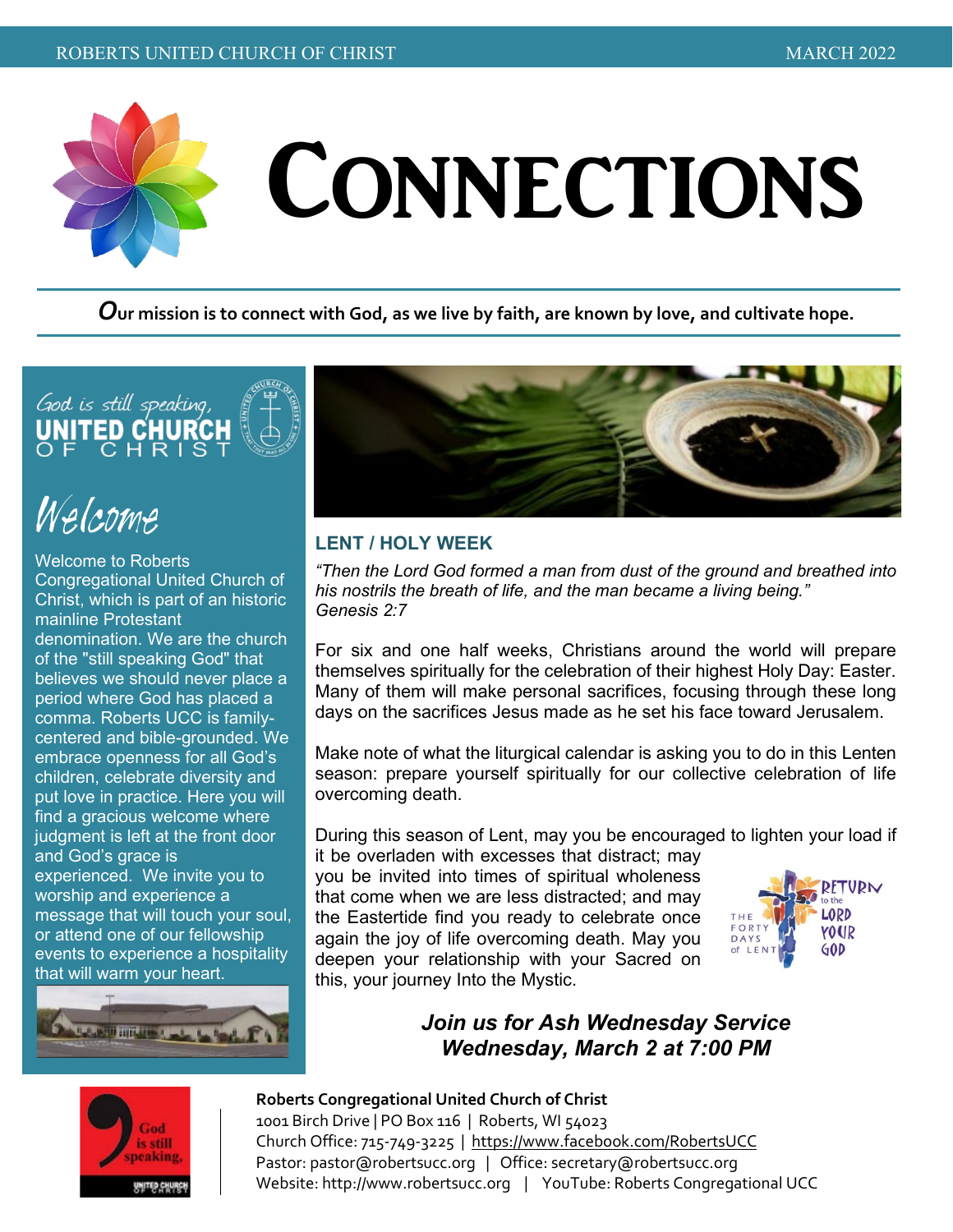

#### **FROM THE OFFICE OF BURT**

New Horizons

"Sing to the Lord a brand new song! Praise him from the horizon of the earth, you who go down to the sea, and everything that lives in it,

you coastlands and those who live there!" *—Isaiah 42:10 New English Translation*

*If you get the Baldwin Bulletin and read the Pastor's Section, then you may have already seen this. Given where we are in the world at this moment in history and the way things are starting to go lately in the church, I felt it was worth sharing here as well. We are starting to see our attendance on Sunday mornings go up. We are starting to see ministries reopen or revitalize. We are starting to see a light at the end of this long tunnel we have been going through. The world will look different when we come out on the other side. It will also be exciting to explore new ways of doing things and how to integrate them with our remembered traditions. In the end it is all about seeing our horizons as the amazing gifts they are. Enjoy!*

I have lived in several parts of the country over my lifetime and had the opportunity to see some beautiful horizons. I have stood on top of mountains and looked out on the ocean at sunrise; looked out over seas of forests aflame in fall colors at sunset. I have stood at the edge of fields where you can see for miles with only a solitary tree in view where the earth meets the sky; walked in foliage so thick the sky is only seen through sparse, sunlit patches in the canopy. All these perspectives were beautiful.

I have my favorite spots and memories of the horizons of the days of my life as well. There are moments where I have been inspired in ways I never expected to be. These I remember with great fondness.

I am perplexed, however, how we so often miss the beauty of the horizon right in front of us because we are so busy remembering those of the past or dreaming of ones we have heard about. Even more perplexing is the way in which we often assume new horizons, adventures, and dreams mean we must be going somewhere other than our present place. This horizon, the same humdrum scenery we have seen forever, holds little attraction and even less adventure than some far off place.

Why can't the most beautiful horizon we have ever seen be right here in our own back yard? Why can't our heroes be people we talk to everyday? Why can we not be the stars of our own action-adventure movies? Is it so hard to believe our heroes were once everyday people themselves or people can come from other places and see amazing horizons here?

I challenge you all to walk out your door today and see the world with glorious new sight. As you look out at the horizon, view yourself as the hero of your life's story, seek a new adventure right in your own back yard! It is not being selfcentered or egotistical, it is called living...and I say living to the fullest. Every good adventure I have ever read, or watched, the hero makes mistakes, there are trials and good times, and there are plenty of supporters and naysayers. The difference in the stories is we rarely hear about every bad habit, eyesore, and blemish of the horizons and heroes...those are skipped so we can more easily see the important parts.

Believe in yourself! Believe in the beauty of the horizon in front of you right now! Believe in the God who created all this so we can live the most amazing adventures and enjoy the most spectacular horizons each and every day of our **lives!** 



*Peace and God Bless,* Pastor Burt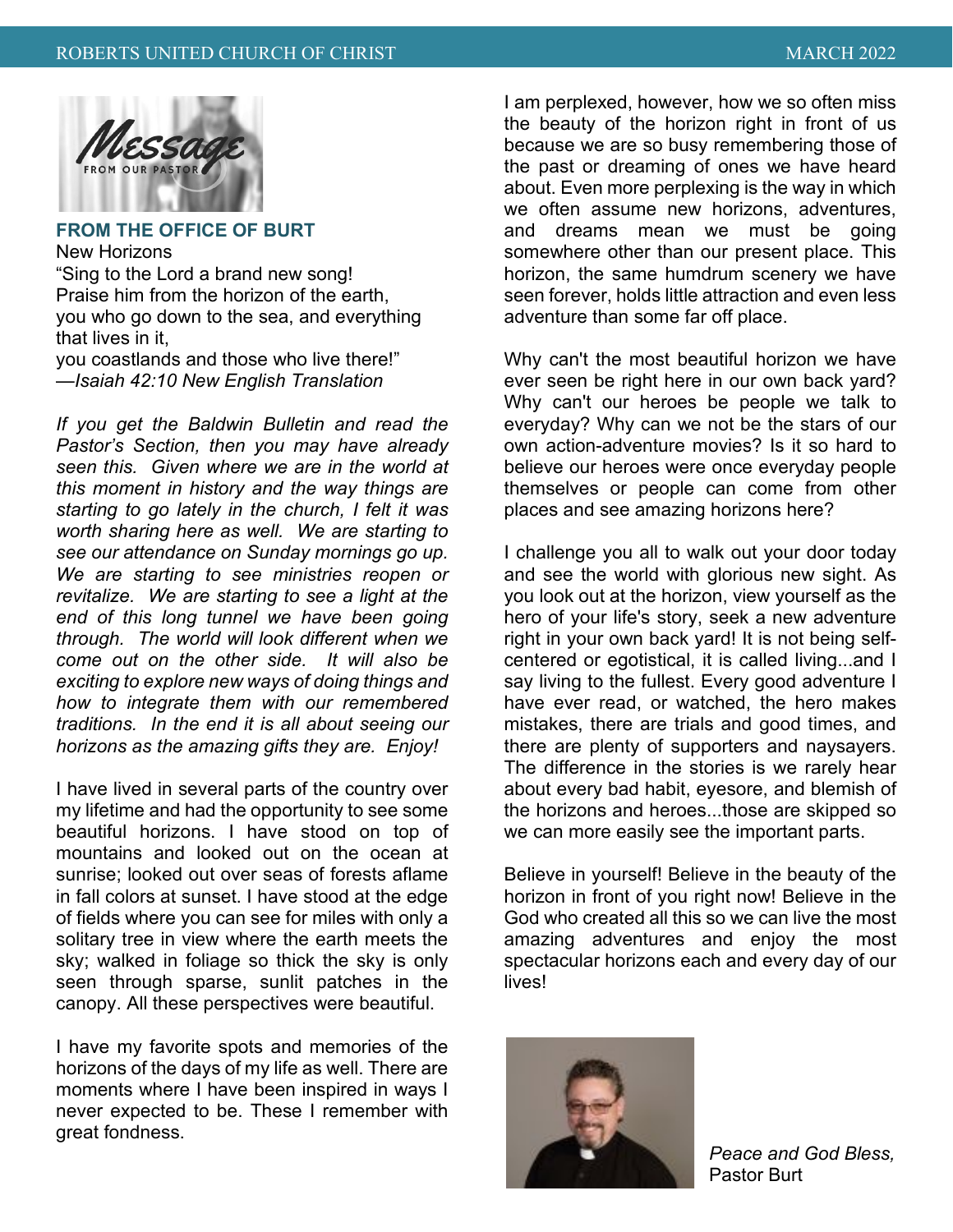# COMMUNITY DINNER<br>Sponsored by Women's fellowship Thursday, March 3, 2022 4:30 P.M. - 6:30 P.M.

## **MENU**

*Chicken Enchiladas corn salad dinner rolls dessert milk and water*

**Adults: \$6.00 Children \$3.00 Take-out meals are available upon request.**

**Invite your friends and family for this time of fellowship. All are welcome!**

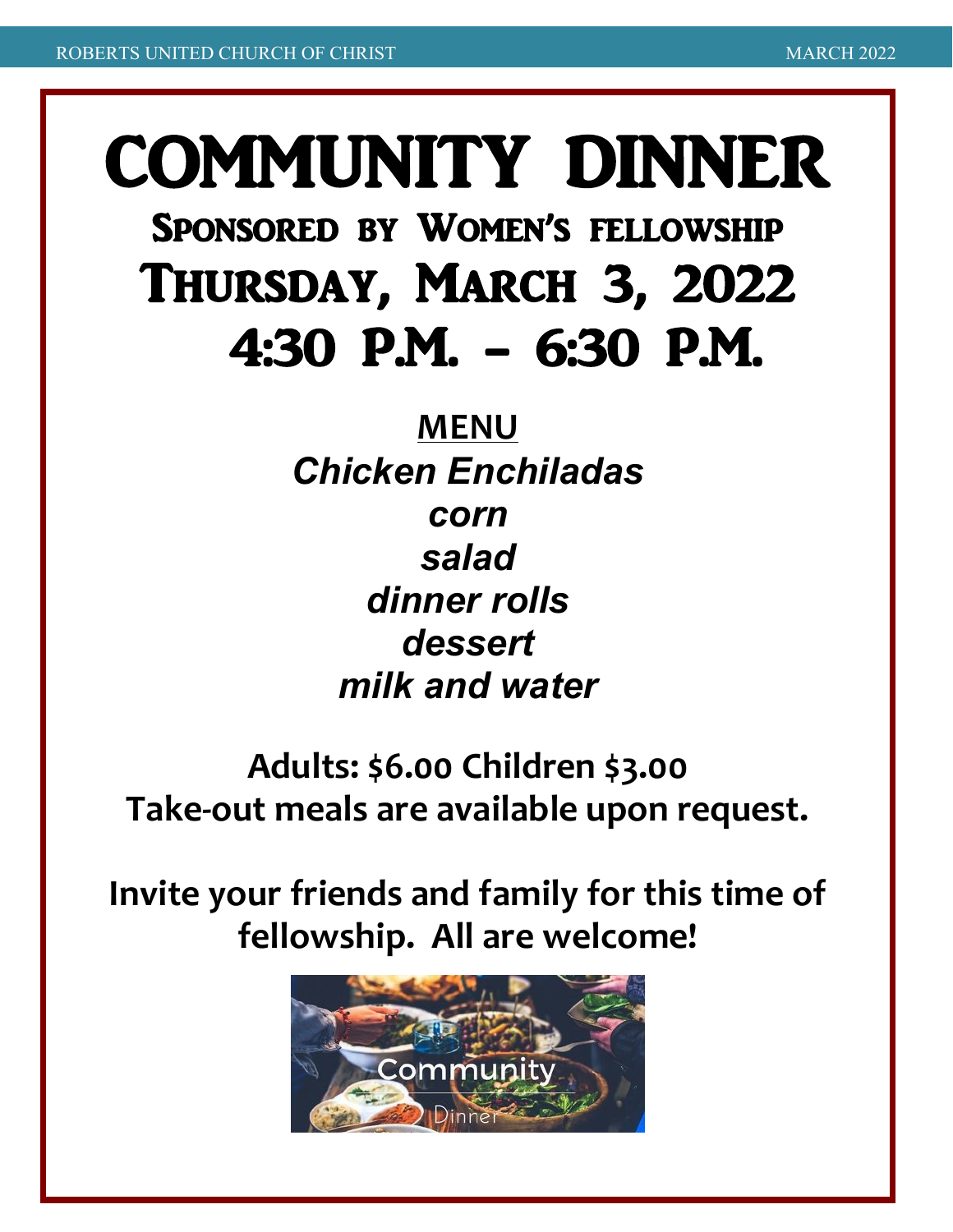#### *Treasurer's Report*

*Notes from the Treasurers: Detailed minutes of the Trustees meetings, including full financial statements are available upon request. General Fund Financial Summary as of January 31, 2022*

| <b>Statement of Activity</b>     |   |           | <b>Statement of Financial Position</b>   |                                 |                |  |  |
|----------------------------------|---|-----------|------------------------------------------|---------------------------------|----------------|--|--|
| Income/Contributions             | Ś | 13,342.75 | <b>Assets</b>                            |                                 |                |  |  |
| Facility use income              |   | 700.00    | <b>General Accounts</b>                  | \$                              | 2,442.43       |  |  |
| <b>Fundraising income</b>        |   | 474.25    | Other bank accounts                      |                                 | 73,956.96      |  |  |
| Interest                         |   | 0.19      | Fixed assets                             |                                 | 1,874,642.28   |  |  |
| Total income                     |   | 14,517.19 | <b>Total Assets</b>                      |                                 | \$1,951,041.67 |  |  |
| Expenses<br>Transfers from other |   | 13,995.49 |                                          |                                 |                |  |  |
| accounts                         |   | 500.00    |                                          | <b>Liabilities &amp; Equity</b> |                |  |  |
| Net Activity                     |   | 1,021.70  | Accrued expenses                         | \$                              | 504.29         |  |  |
|                                  |   |           | Bank mortgage balance<br>Member mortgage |                                 | 615,906.44     |  |  |
|                                  |   |           | balances                                 |                                 | 150,000.00     |  |  |
|                                  |   |           | <b>Total liabilities</b>                 |                                 | 766,410.73     |  |  |
|                                  |   |           | Equity                                   |                                 | 1,184,630.94   |  |  |
|                                  |   |           | Total Liabilities & Equity               |                                 | \$1,951,041.67 |  |  |
|                                  |   |           |                                          |                                 |                |  |  |

#### **BULLETIN SPONSORSHIP**

We only have a few spots left to sponsor. If this is something you feel on your heart to do, we would greatly appreciate it. The cost for sponsoring bulletins is \$15 per Sunday. An email invitation to view and sign up online has been sent out. The direct link is:

<https://www.signupgenius.com/go/10c0c4eaba92aa3fac61-2022>

\*\*When you have signed up for a Sunday, simply send payment to the church office and we will get the records updated. Thank you for your support!

If you prefer, please contact the church office to find out which dates are still available to sponsor. We are happy to offer assistance!



**OPEN WEEKLY** Tuesdays & Thursdays: 9:00 -11:30 am Wednesdays: 6:30 - 8:00 pm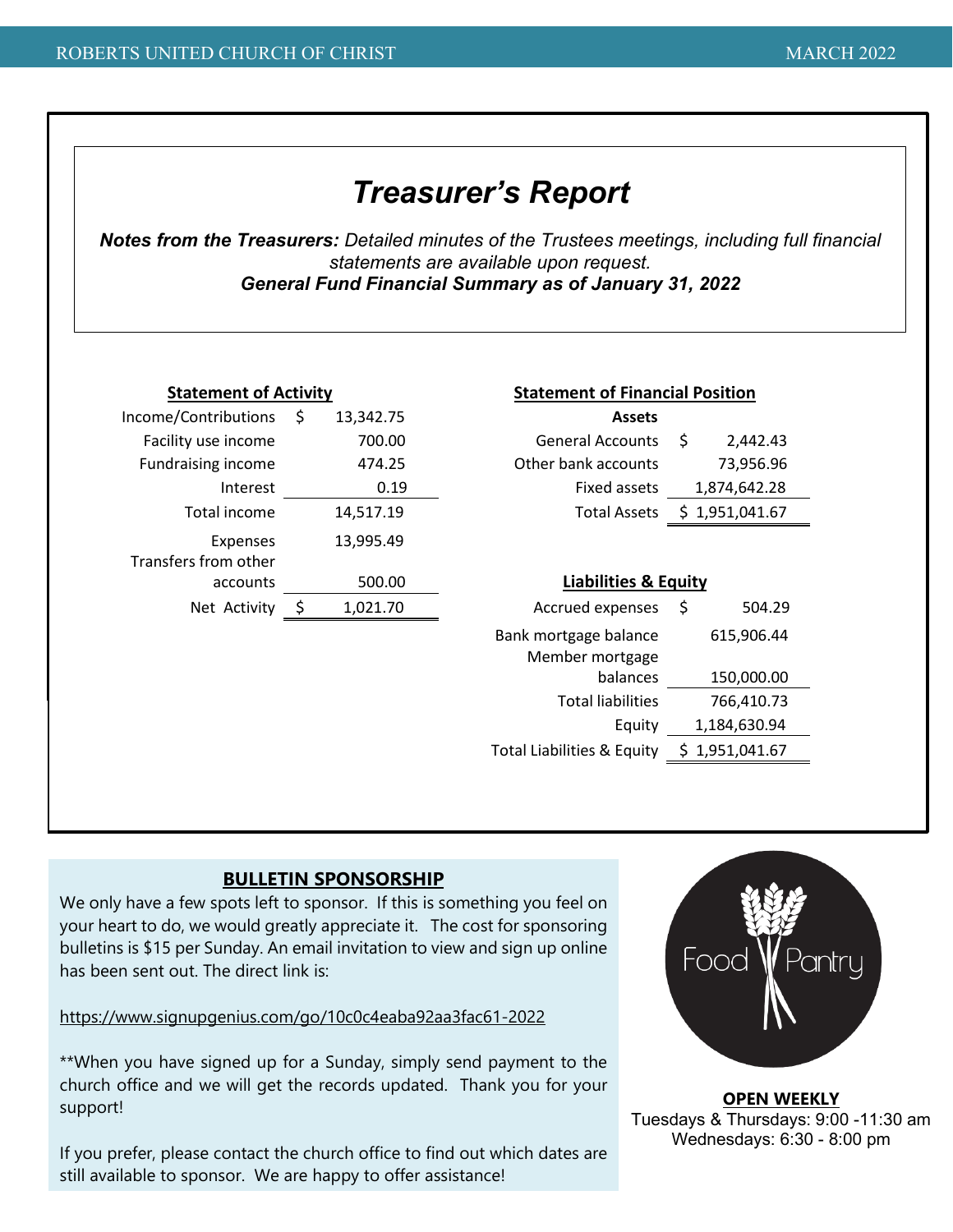#### **MINUTES FROM REGULAR CHURCH COUNCIL MEETING OF ROBERTS CONGREGATIONAL UNITED CHURCH OF CHRIST February 3, 2022**

Dawn Budrow (Moderator), Toni Williams (Christian Education), Lori Jurek (S.H.I.F.T. and Women's Fellowship), Tony Jurek (Trustees), Pastor Burt, and Connie Mueller (Church Clerk). Meeting was called to order by Dawn at 6:00 P.M.

Meeting opening was led by Duane. "Our Loss Can Be Too Much" Based on Matthew 23: 3.

Minutes: January minutes were reviewed. Motion was made by Duane to approve the minutes & seconded by Toni. Motion carried. **REPORTS**

Trustees:

- Getting bids on installing energy efficient lighting, with the possibility of dropping the ceiling.
- Exploring the cost of going to one company to do the annual and five-year lighting, fire, etc. inspection.

Christian Education:

- Seeking additional help for teaching Sunday School.
- Vacation Bible School will be held from June 26-29. (6 to 8 P.M.) The board has decided to provide snacks again this year for VBS.
- Project for Lent: each child will be given a garbage bag. Each day of Lent, he or she is to put in a piece of clothing that they no longer wear or a toy they no longer play with. These bags will then be given for the spring rummage sale.

#### Treasurer:

- This position remains open.
- The trustees were directed by the deacons to explore the possibility of hiring for this position.

#### Women's Fellowship:

- Met today
- Greenfield Elementary requested support for their growing up class. They are seeking funding to acquire deodorant for their students. Women's Fellowship approved paying for this.
- Lori asked Toni if the Sunday School might set up the items they brought in the fellowship hall for the rummage sale. The fellowship would have the tables set up. This could be done the Sunday after Easter during Sunday School. Dawn asked about the possibility of having a Blessing of the Bags. Toni also stated that the children may challenge the adults to take part in their project.

#### Deacons:

- Discussed goals for 2022
	- o Update membership list with all accurate information
	- o Seek more volunteers for ushering, etc.
- Duane announced in church that there is one position open on the Board of Deacons & two positions open on the CE Board.

#### S.H.I.F.T

- Met February 14.
- Serving at Grace Place on February 17.
- Looking for volunteers to assist in replenishing the prayer squares.

#### Pastor:

- Lent: Ash Wednesday (March2), Palm Sunday (April 10), Maundy Thursday (April 14), Good Friday (April 15), and Easter Sunday (April 17). There will be two services on Easter. The Sunrise Service will begin at 6:22 A.M.
- Bible Study during Lent: A study of the Apostles Creed, comparing and contrasting it to the Nicene Creed. It will begin on March 13<sup>th</sup> directly after church and will run for six weeks. Contact Pastor Burt if interested.
- Warming House: Pastor would like to form a group that would be charged with how, when, and where the warming house would be made available. Discussion would need to be done on reaching out to the community for support and awareness.
- Confirmation is currently scheduled for May 1.
- Pastor will be sending out a new distribution list. All are being encouraged to use it.

#### Other Discussion:

• Annual meeting: No further action needed by the council following the meeting.

Next Meeting: Mar. 3 Tony will be in charge of our opening. Meeting was adjourned. Respectfully submitted, Connie Mueller, Church Clerk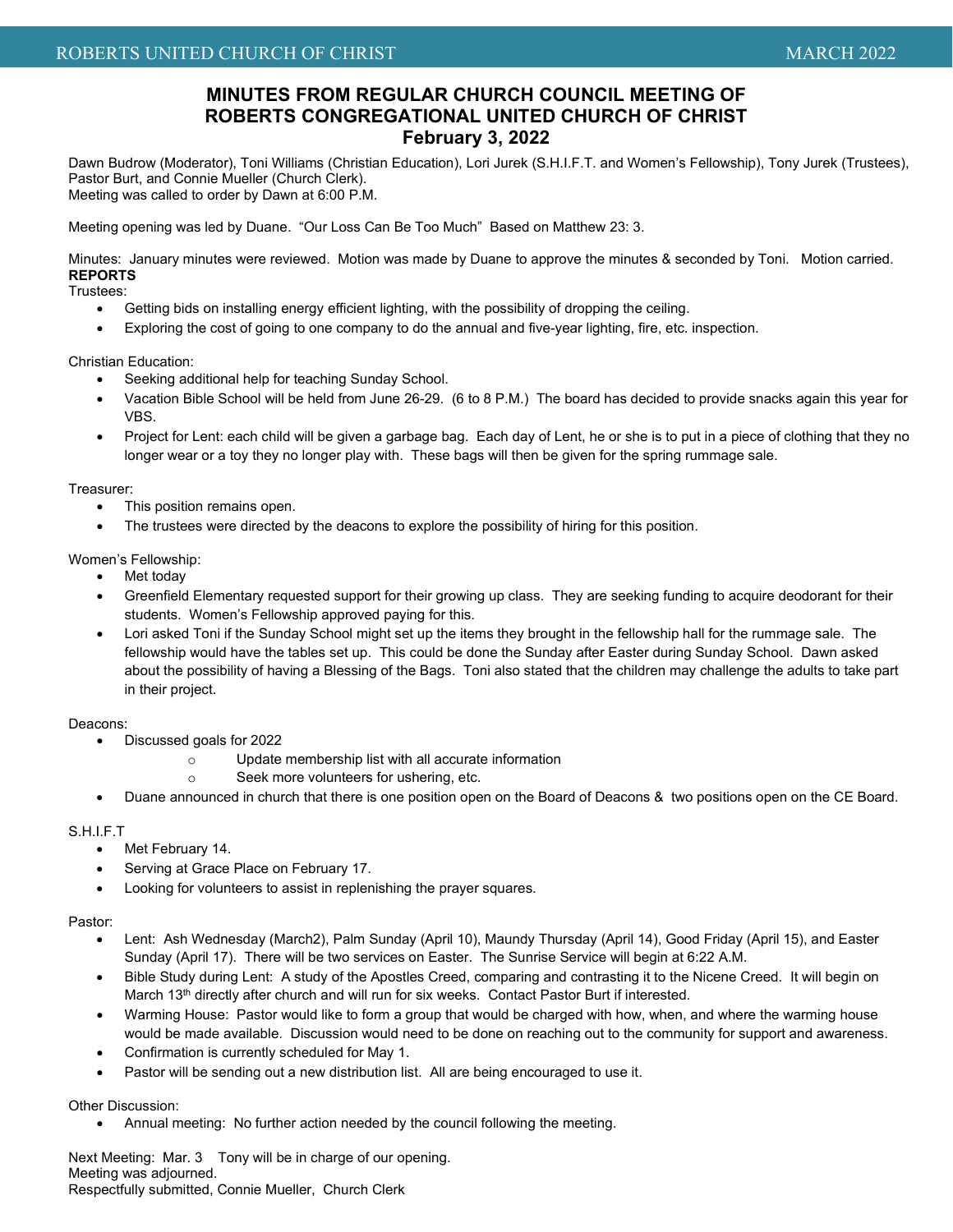

**CHRISTIAN EDUCATION LENTEN PROJECT**

As the weather warms up and Spring is on the horizon, many of us begin to do our annual spring cleaning.

Our lent project for this year is to collect one toy or piece of clothing that is no longer needed every day during lent. These items will then be donated to the Women's Fellowship Spring Rummage Sale in April.

Students will be asked to bring their donations on April 24th and will be able to help set-up for the sale.

We challenge you to join us in this adventure!!



 $\mathscr{W}_{\mathrm{e}}$  received an envelope of

thank you notes from very appreciative community members who were blessed by your generosity during Christmas. An accompanying letter from St. Croix County's Adult Community Support Services team read, in part:

*"Many of our clients do not have natural supports in their life to celebrate the holidays with which makes the holiday season a very difficult time in their lives. Receiving support from your Congregation left a deep impression on them! It was a great pleasure and blessing to be able to witness them opening their gifts and experiencing so much joy. Their faces light up and you can tell they feel so loved and special at that moment in time. There are no words that could capture the emotions and overwhelming happiness that we were privileged to witness."*

All of the notes and cards have been hung on the Narthex bulletin board near the coffee fellowship table. I encourage you to stop by sometime and read them – it will bring a smile to your face! Blessings to you all.



Tetelestai means: it is finished.

Later, knowing that everything had now been finished, and so that Scripture would be fulfilled, Jesus said, "I am thirsty." A jar of wine vinegar was there, so they soaked a sponge in it, put the sponge on a stalk of the hyssop plant, and lifted it to Jesus' lips. When he had received the drink, Jesus said, "*[It is finished](https://www.christianity.com/wiki/bible/meaning-and-significance-of-john-1930-it-is-finished.html)*." With that, he bowed his head and gave up his spirit. *[John 19:28-30](http://www.christianity.com/bible/search/?ver=niv&q=john+19%3a28-30)*

If you are looking for some scriptures to read this Lent Season, here is a list:

John 1:1-18 Psalm 42 John 1:19-24 Matthew 5:13-16 Isaiah 6:1-7 John 12:1-19 Psalm 139 John 12:20-50 Revelation 4 John 13:1-20 Matthew 6:19-24 John 14:1-13 Matthew 6:25-34 John 14:15-31 Job 38:1-11 John 15:1-17 Isaiah 55 John 16:1-15 Psalm 16 John 16:16-24 Psalm 34 John 16:25-33 Psalm 23 John 17 Exodus 15:1-21 John 18 Isaiah 61 John 19 John 4:1-26 John 20 John 8:1-11 Matthew 4:1-11 Psalm 19 Psalm 51 Lam 3:19-26 Psalm 30

Matthew  $5:1-11$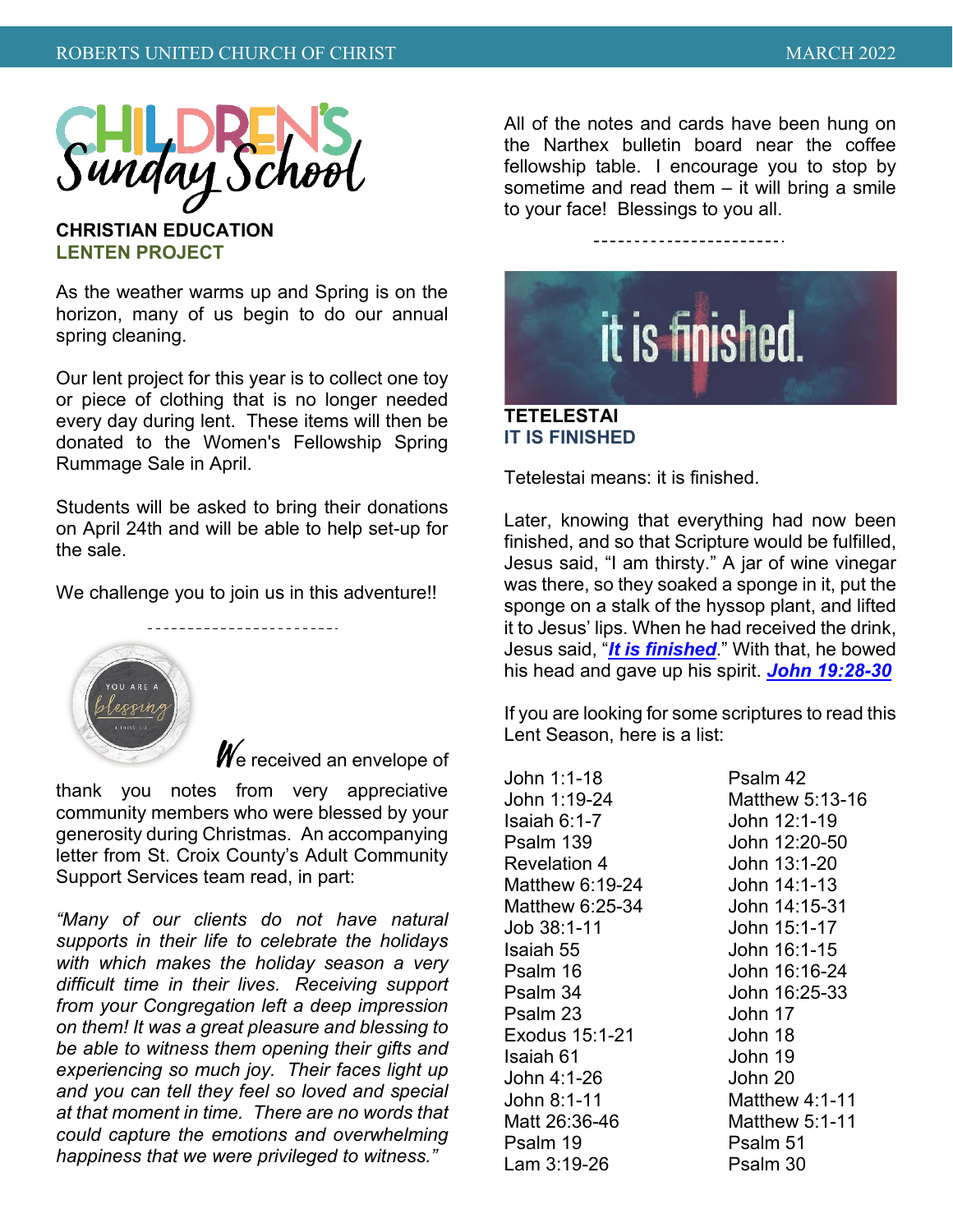ayer

Brian Wille **Tracy Grabau** Earl Pechuman Margaret Cave Larry Graf Audrey Ackley Mark Jensen Monika Jensen Forman Family

Mary Frederick Linda Hall Renate Koch Danielle Anderson Terry McKinley Walt Lamson Donna Lamson Linda Jourdeans

Family & Friends of Deanna Gallati Family and Friends of Bruce Williams

All those serving active in the Military and those serving our state & community in law enforcement.

If you have placed someone on the prayer list, please keep us current on their situation. If you would like to add to remove someone, please contact the office at 715.749.3225 or secretary@robertsucc.org

# BRATIONS



| Gracie | Delander   | March 01 |
|--------|------------|----------|
| Dan    | Nelson     | March 01 |
| Hailey | Schultz    | March 01 |
| Bill   | Snoeyenbos | March 02 |
| Faron  | Fuller     | March 03 |
| Margie | Ricci      | March 03 |
| Ryley  | Jurek      | March 06 |
| Chris  | Bohl       | March 07 |
| Deb    | Holmes     | March 07 |
| Mary   | Thorsen    | March 08 |
| Jeff   | Hinkel     | March 09 |
| Logan  | Nelson     | March 10 |
|        |            |          |

| Erin     | Weiss        | March 11 |  |  |
|----------|--------------|----------|--|--|
| Mary     | Grupe        | March 12 |  |  |
| Leo      | Weiss        | March 12 |  |  |
| Pat      | Colbeth      | March 13 |  |  |
| Daryl    | Jones        | March 13 |  |  |
| Jo       | Fenstermaker | March 17 |  |  |
| Avery    | Rogers       | March 17 |  |  |
| Rick     | Risberg      | March 20 |  |  |
| Josie    | Armagost     | March 23 |  |  |
| Tony     | Nelson       | March 23 |  |  |
| Collin   | Nelson       | March 24 |  |  |
| Cheryl   | Cowles       | March 25 |  |  |
| Brita    | Lindquist    | March 26 |  |  |
| Betty    | Schultz      | March 27 |  |  |
| Michelle | Hansen       | March 29 |  |  |
| Cheryl   | Lindquist    | March 30 |  |  |
|          |              |          |  |  |



ove is patient, love is kind 1 Corinthians 13

*30 Years* Connie & Don Gills March 23, 1991